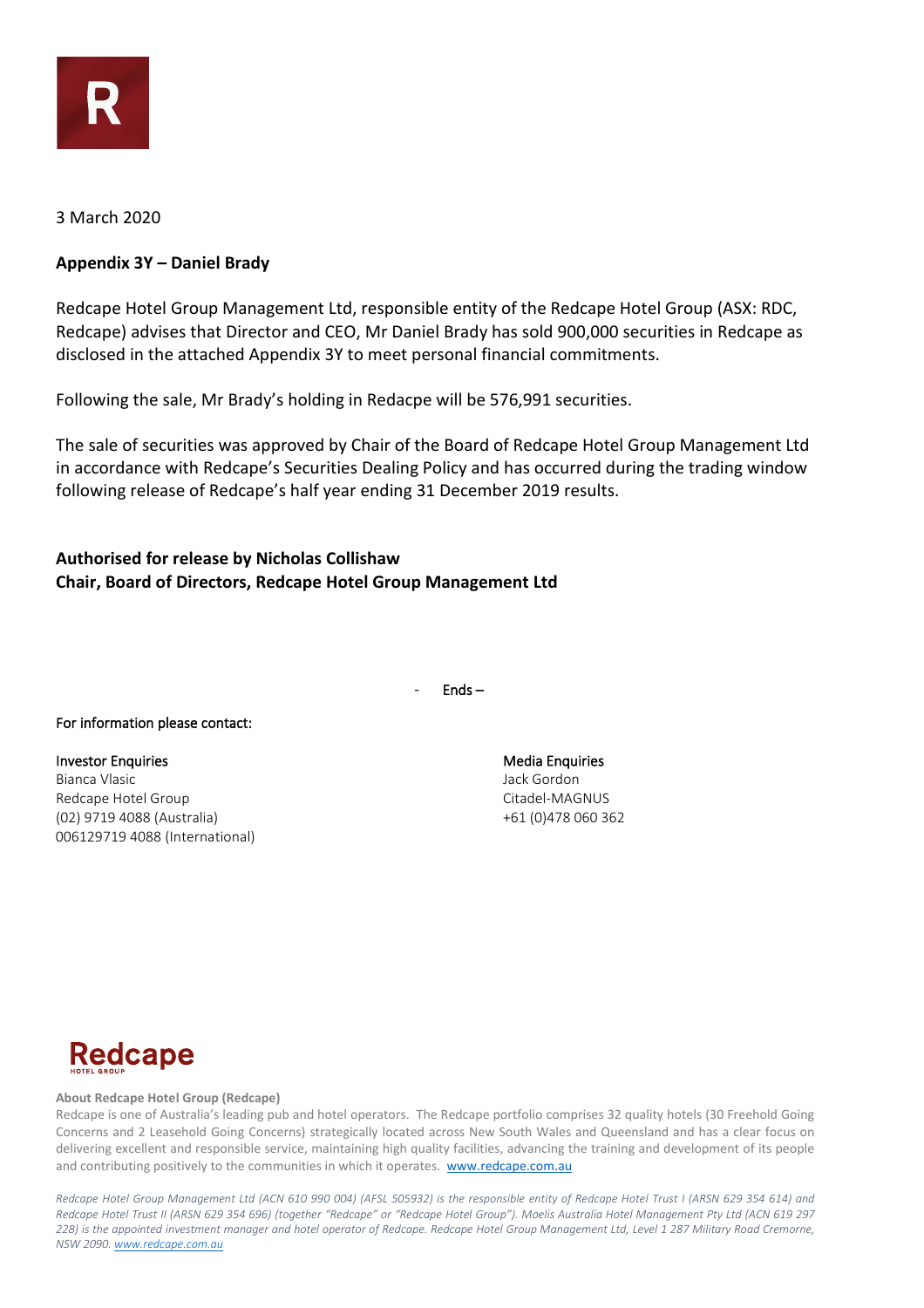### *Rule 3.19A.2*

# **Appendix 3Y**

# **Change of Director's Interest Notice**

*Information or documents not available now must be given to ASX as soon as available. Information and documents given to ASX become ASX's property and may be made public.*

Introduced 30/09/01 Amended 01/01/11

|            | Name of entity REDCAPE HOTEL GROUP (ASX: RDC) (comprising Redcape Hotel Trust I and Redcape Hotel |
|------------|---------------------------------------------------------------------------------------------------|
|            | Trust II the securities in which are stapled together to form RDC stapled securities)             |
| <b>ABN</b> | Redcape Hotel Trust I (ARSN 629 354 614) and Redcape Hotel Trust II (ARSN 629 354 696)            |

We (the entity) give ASX the following information under listing rule 3.19A.2 and as agent for the director for the purposes of section 205G of the Corporations Act.

| <b>Name of Director</b> | Daniel John Brady |
|-------------------------|-------------------|
| Date of last notice     | 3 December 2018   |

### **Part 1 - Change of director's relevant interests in securities**

*In the case of a trust, this includes interests in the trust made available by the responsible entity of the trust*

Note: In the case of a company, interests which come within paragraph (i) of the definition of "notifiable interest of a director" should be disclosed in this part.

| Direct or indirect interest                                                                                                                         |                                                                                                                                                                                |  |
|-----------------------------------------------------------------------------------------------------------------------------------------------------|--------------------------------------------------------------------------------------------------------------------------------------------------------------------------------|--|
| Nature of indirect interest<br>(including registered holder)<br>Note: Provide details of the circumstances giving rise to the relevant<br>interest. | Securities held by ODIN 20/20 Pty Ltd as the<br>trustee ("Trustee") of Riggsy Family Fund<br>("Fund"). Mr Brady is a Director of the<br>Trustee and a beneficiary of the Fund. |  |
| Date of change                                                                                                                                      | 27 February 2020                                                                                                                                                               |  |
| No. of securities held prior to change                                                                                                              | 1,476,991                                                                                                                                                                      |  |
| Class                                                                                                                                               | Ordinary stapled securities                                                                                                                                                    |  |
| Number acquired                                                                                                                                     | $\theta$                                                                                                                                                                       |  |
| <b>Number disposed</b>                                                                                                                              | 900,000                                                                                                                                                                        |  |
| <b>Value/Consideration</b><br>Note: If consideration is non-cash, provide details and estimated<br>valuation                                        | \$1.1125 per stapled security<br>Total Consideration - \$1,001,250                                                                                                             |  |
| No. of securities held after change                                                                                                                 | 576,991                                                                                                                                                                        |  |

<sup>+</sup> See chapter 19 for defined terms.